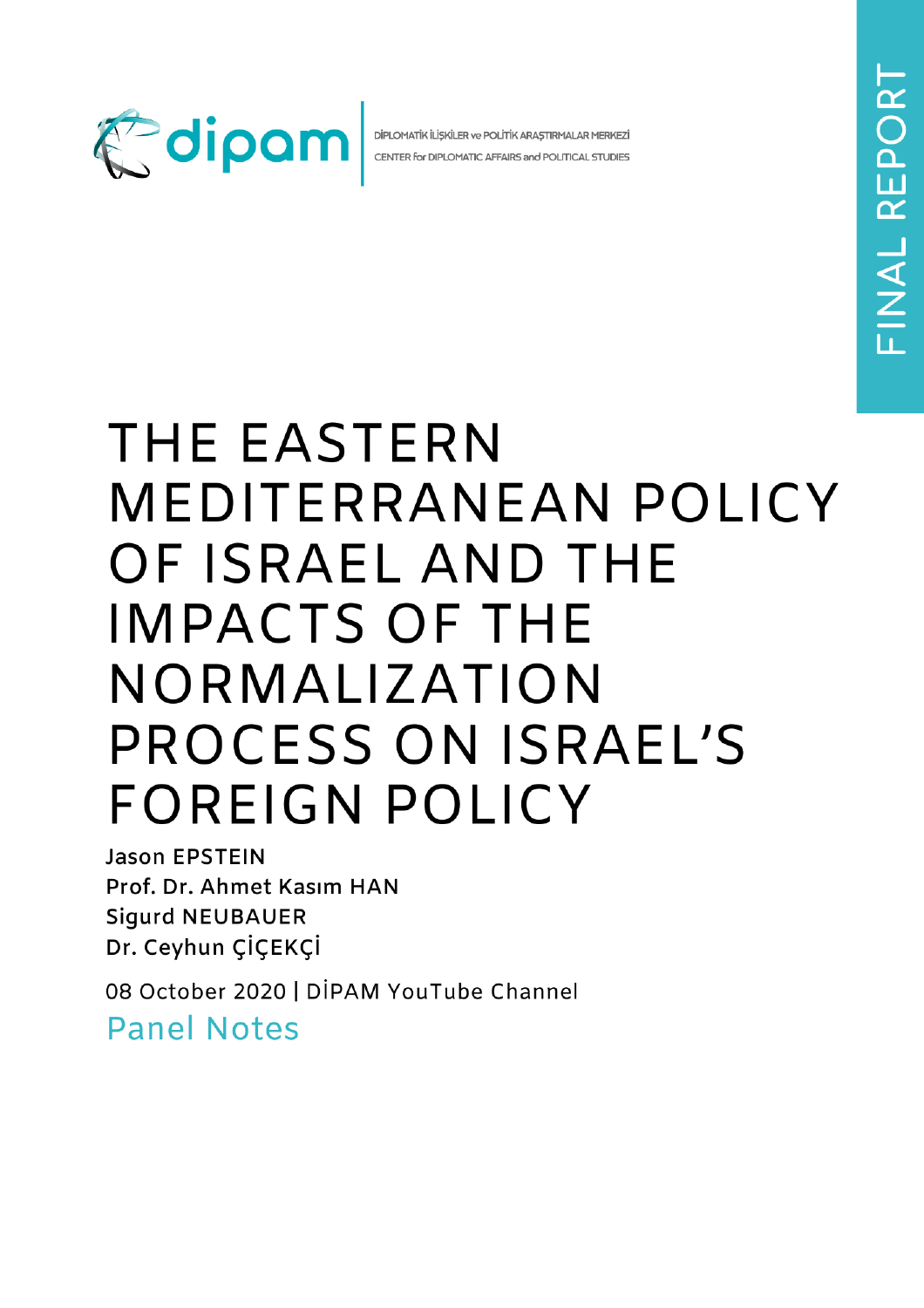On 8.10.2020 at 5 pm "Eastern Mediterranean Policy of Israel and The Impacts of The Normalization Process on Israel" panel held online by DIPAM. Panel moderated by Researcher Selim Han YENİACUN from Shanghai University Global Governance Center, Jason EPSTEIN from Southfive Strategies LLC, Prof. Dr. Ahmet Kasım HAN from Altınbaş University, Researcher-Author Sigurd NEUBAUER, and Dr. Ceyhun ÇİÇEKÇİ from Bandırma Onyedi Eylül University participated as speakers.

At the beginning of the panel moderator mentioned that there were participants from both Turkey and United States. Explaining the functioning and purpose of the panel, Moderator Yeniacun stated that Israel is an important figure in the Eastern Mediterranean and the Middle East. He stated that the topics he will discuss with the speakers in the panel are Israel's new position in the region along with the normalization process and its new alliances, and Israel's foreign policies towards the Eastern Mediterranean and the Middle East. The moderator, who asks questions to the speakers about the dimensions of the changes in the region, before Dr.Ceyhun ÇİÇEKÇİ give speech, Yeniacun ask questions about general situation in the Eastern Mediterranean region, new trends in Israeli foreign policy, Turkey and Israel's current relationship.

At the beginning of his speech, Ceyhun ÇİÇEKÇİ tried to analyze Israel's Eastern Mediterranean policy from the 90s to the 2010s. The speaker, who tried to explain Israel's Eastern Mediterranean policy, especially in a comparative perspective with the 90s, said that the 90s and 2010s were similar periods for Israel. Çiçekçi, who wants to underline the main approach that guides Israel's foreign policy towards the Eastern Mediterranean, continued his speech by saying "I can divide Israel's eastern Mediterranean policy into two". He stated that the first was a security-oriented approach and that Israel's foreign policy was in this direction. He then said, "This is also about the 90s and 2010s because with Israel exploring huge natural gas reserves since the early 2010s, it is moving in the same direction as Greece and Southern Cyprus." The speaker said that when we look at today, this partnership is much more than a natural gas or energy partnership. Then, he claim that Israel is in line with Greece and Southern Cyprus, especially in the Eastern Mediterranean; over against to Turkey. He said that today, Israel is in a balanced position against the Turkish presence in the region and that this approach is security-oriented. Second one is about energy diplomacy, the speaker stated that energy diplomacy is very important for Israel. He stated that energy diplomacy is also very important in terms of Israel's diplomatic efforts in the region and developing its relations with the EU. He stated that Israel aims to legitimize its position within the framework of EU policies on the basis of its alliance with the EU members Greece and the Greek Cypriot Administration.

Çiçekçi mentioned that gas agreements with Egypt and Jordan strengthen Israel's relations with its neighboring countries. He stated that the Eastern Mediterranean Gas Forum was a lucrative organization for Israel's energy diplomacy. He underlined that Israel's participation in the Eastern Mediterranean Gas Forum is very important in terms of diplomatic recognition of Israel. Speaker underline that if Turkey and Israel can agree, transfer of Israel's natural gas to Europe via Turkey, this situation will be beneficial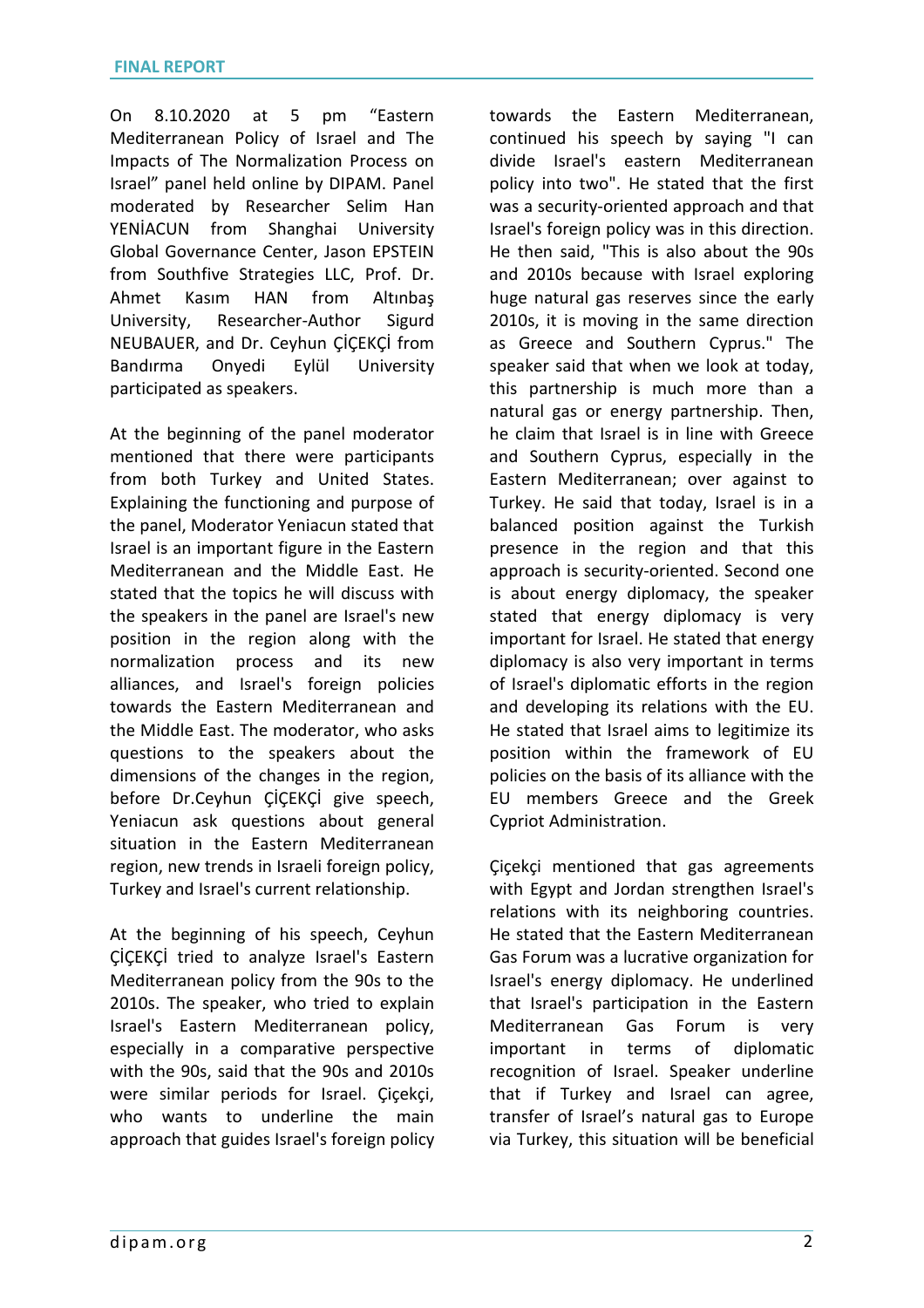for both sides. ÇİÇEKÇİ, towards the end of his speech, emphasized that Greece's membership to the EU and also to NATO is a facilitator for Israel's foreign policy approach, while it is a balancing factor against Turkish revisionism in the region. Starting his speech with the 2017 Gulf Crisis, Sigurd NEUBAUER evaluated the Qatar crisis and its aftermath. He explained that the Gulf Crisis broke out when the UAE, Saudi Arabia, Bahrain and Egypt blockade Qatar due to their alleged support for Hamas and terrorism. Especially in Turkey, Iran and Israel's policies during the crisis, he stated that prevents the conversion of fighting the crisis. Neubauer stated that Israel has strengthened its de facto strategic partnership with the United Arab Emirates since the Gulf Crisis and is moving towards Abraham Accord, an official peace agreement. Speaker also said that Israel took a peaceful attitude in this process by extending a peace hand to Doha (Qatar).

Stating that Israel strengthened its strategic partnership with the UAE during this crisis, the speaker said that with the normalization agreement, Israel wanted to maintain peace and stability in the Gulf region. NEUBAUER said that he agrees with the Former Foreign Minister of Bahrain, who said, "The Arab peace initiative was always a starting point for negotiations." He claimed that Israel supported diplomatic efforts to reduce tensions in the Eastern Mediterranean and the region along with the normalization process.

Jason Epstein continued to talk at the panel's first recalling that Turkey is the first Muslim country which recognize Israel, thanks to past Israeli-Palestinian cooperation and negotiations this two country had good relations. Before the

second Intifada Israel has no good relations with Greece, Greek Cypriot Administration and Egypt, in this period Turkey played a significant role in the region also at that time Israel has very tight economic ties with Turkey. He noted that it should be remembered that relations remained positive in many aspects during the first period of Erdogan prime ministry. The speaker stated that the Mavi Marmara tragedy was a turning point in terms of bilateral relations, and that the bilateral relations were seen to deteriorate after the events that caused Israel to enter Gaza in 2008 and subsequent events at the Davos summit. Epstein stated that during the Obama administration with the US signaling that it would no longer play a leadership role Israel was trying to find a new ally. The Obama administration is promoting reconciliation despite there is no improvement of relations with Turkey, he also stated that Israel even made visits to Moscow while in search of new ally. He stated that at the same time, Israel obliged to look as far away as Greece, Southern Cyprus and China. Later with the change of power in Egypt, this gap was filled to some extent.

Epstein stated that Israel's relationship with Greece is not a game change in economic matters, but Israel has a strategic opportunity and stated that it will benefit by establishing close ties with Southern Cyprus. Epstein said that another reason for these relations is that, as Sigurd Neubauer mentioned, Greece and Southern Cyprus are EU member states. Also Epstein, stated that today both Israel and Turkey's interest to ensure that a strong and independent Azerbaijan can stand against Iran.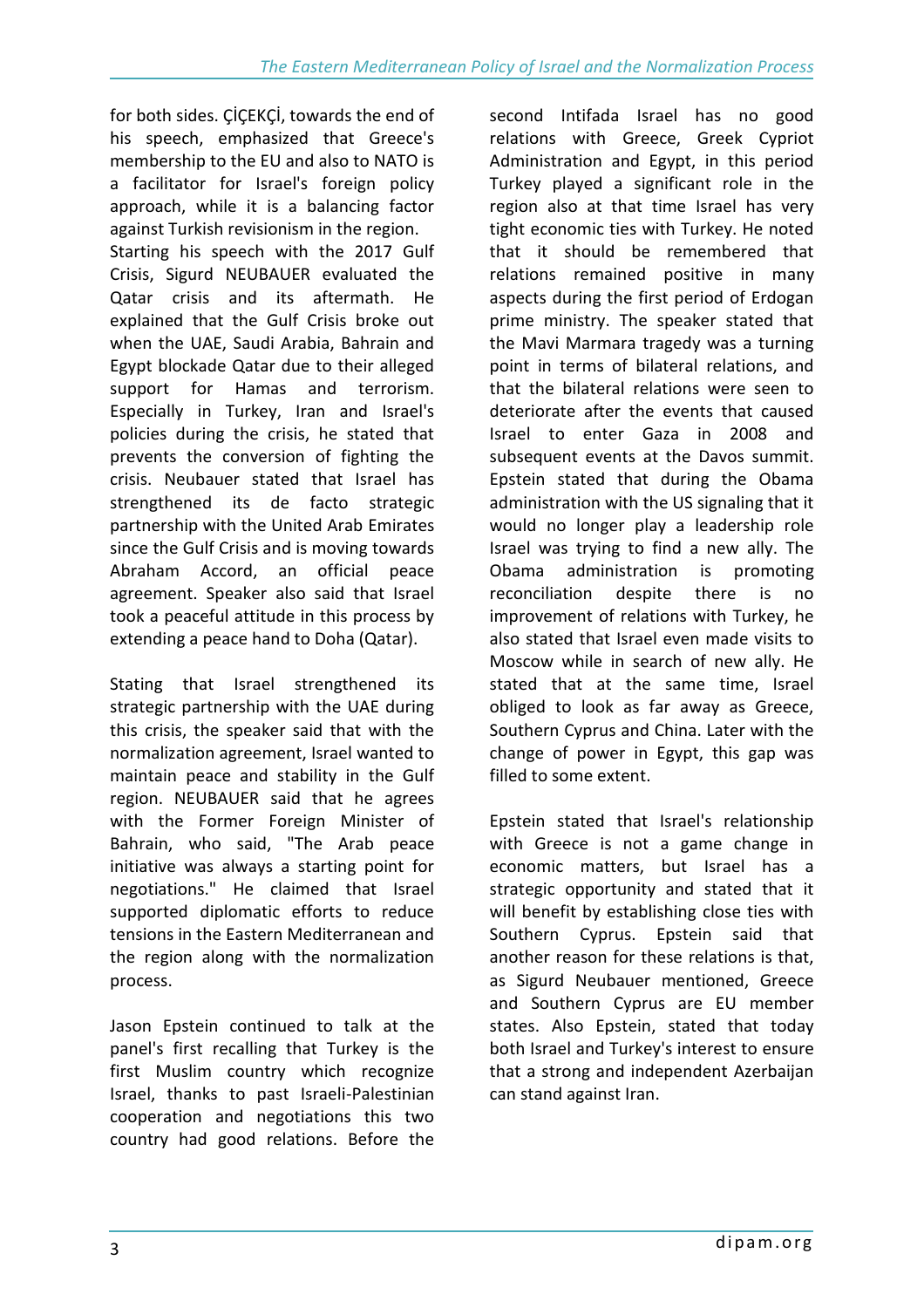Epstein note that Israel was trying to supply natural gas to other neighbors, such as the Palestinian territories, Egypt and Jordan. Commenting on the EastMed Natural Gas Pipeline Project, the speaker said: "It is absolutely uncertain whether a gas pipeline considered economically viable is economically viable even if you include all countries in the region." Only Israel, Greece, Egypt, Cyprus is not, if you include also Turkey, even though it was unclear consensus on these issues will be construction of pipelines "he added.

Epstein stated that Israel is willing to export its natural gas resources to countries but on the other side exclusion of Turkey from East Mediterranean Gas Forum as he thought it was a big mistake. Main point for him is two countries planning build of submarine pipeline between Turkey and Israel.

Ahmet Kasım HAN, who took over the speech at the panel, said that Eastern Mediterranean is one of the main areas where developing relations between Turkey and Israel. He also note that former and current Turkish experts willing to cooperate with Israel. Han stated that, "I can say I do not expect a change soon in Turkey-Israel relations, because I do not think it would bring a better environment to countries in the region in the near future of Palestinian issue. This does not mean that Israel cannot improve its relations with the Palestinian authority, in fact the agreements with the UAE and Bahrain have closures that could actually improve or help improve Israel's relations with the Palestinian authority, but I'm sure these developments will also be considered minor."

Han thinks that, Turkey will not change its stance on the Palestinian issue, and believes Turkey's relations with Israel could improve based on Eastern Mediterranean. Speaker underlined that Turkey is excluded from East Mediterranean Gas Forum and emphasized that Turkey stand oppose to Greek and Cypriots claims over Eastern Mediterranean. He also think that Israel will not strongly support the Greek and Greek positions on the diplomatic front. A possible change of government in Israel, can be increased to at least one or twostage Turkish-Israeli relations and said that it was important for the development of Israel-Turkey relations.

Moderator Yeniacun asked Ahmet Kasım Han whether Israel has an option to become a regional power independent of US foreign policy, emphasizing that Israel's relationship with China and this relationship is linked to the Eastern Mediterranean.

Ahmet Kasım Han, referring to the importance and power of China over the region, evaluated Israel's relations with China in general. He stated that these relations need diversity and that Israel's foreign policy has this diversity. Saying that the lowest point in US-Israel relations is the Obama period, Han said that he did not think that anything bad would happen to US-Israel relations, even if the government in the next year will not adapt to Israel as much as it is today.

Speaking about Israel's relationship with global powers, Ahmet Kasım Han said that Israel was very successful in reconciling with Russia, conveyed the continued support of the US to Israeli policies and evaluated the EU-Israeli relations and then emphasized that the EU would not take an anti-Israel stance.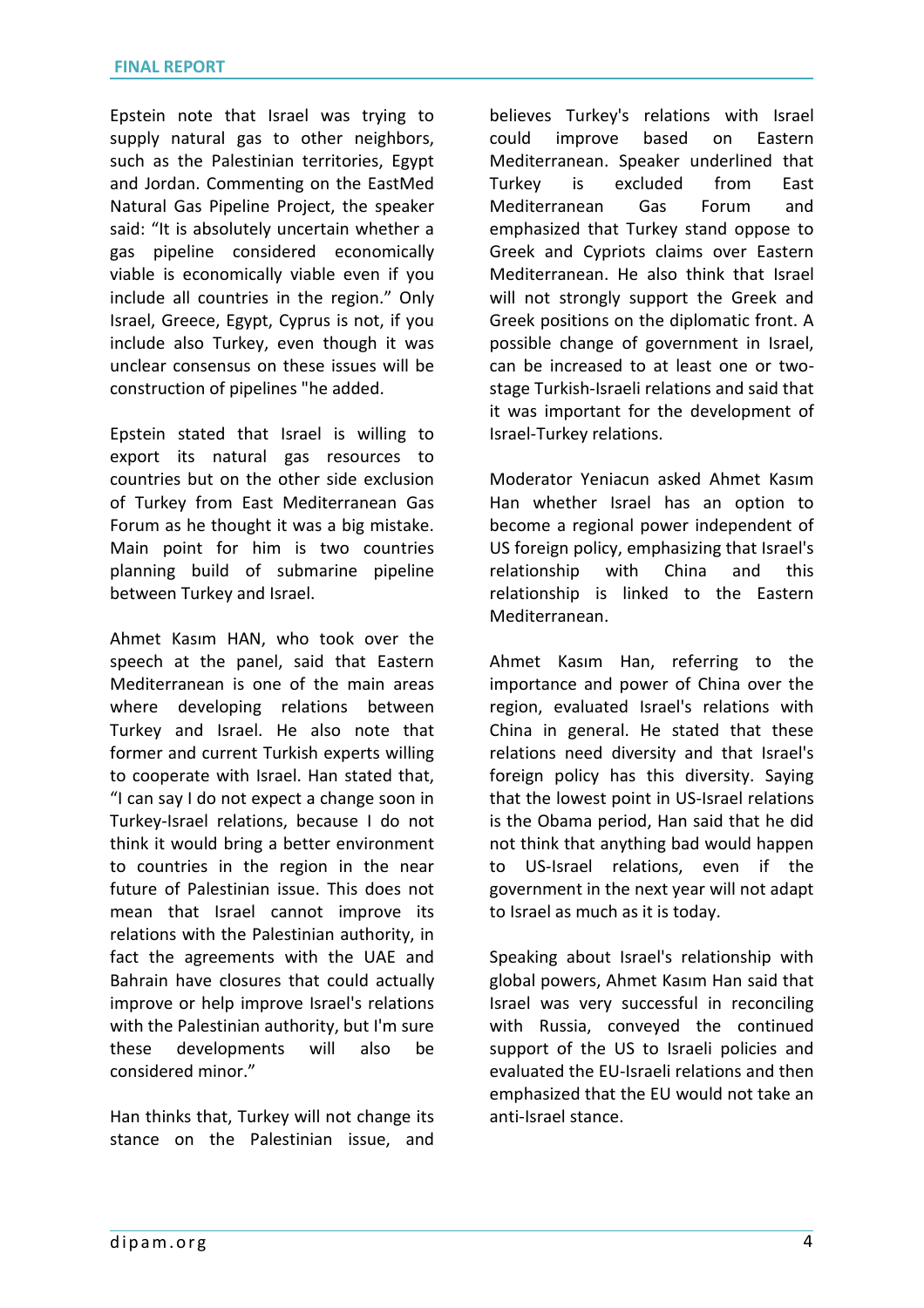As a result, in the panel where Israel's new position in the region and its energy policies were discussed; since the normalization process initiated by Israel created a new balance of power in the region, the economic and political gains that were or will be included in the normalization process, Israel's power and influence in the region increased with this process, from the relations of the global and regional powers with Israel, to creation of new partnerships via energy activities, there has also been cited as possible of lucrative opportunities for cooperation from both sides and between Turkey and Israel.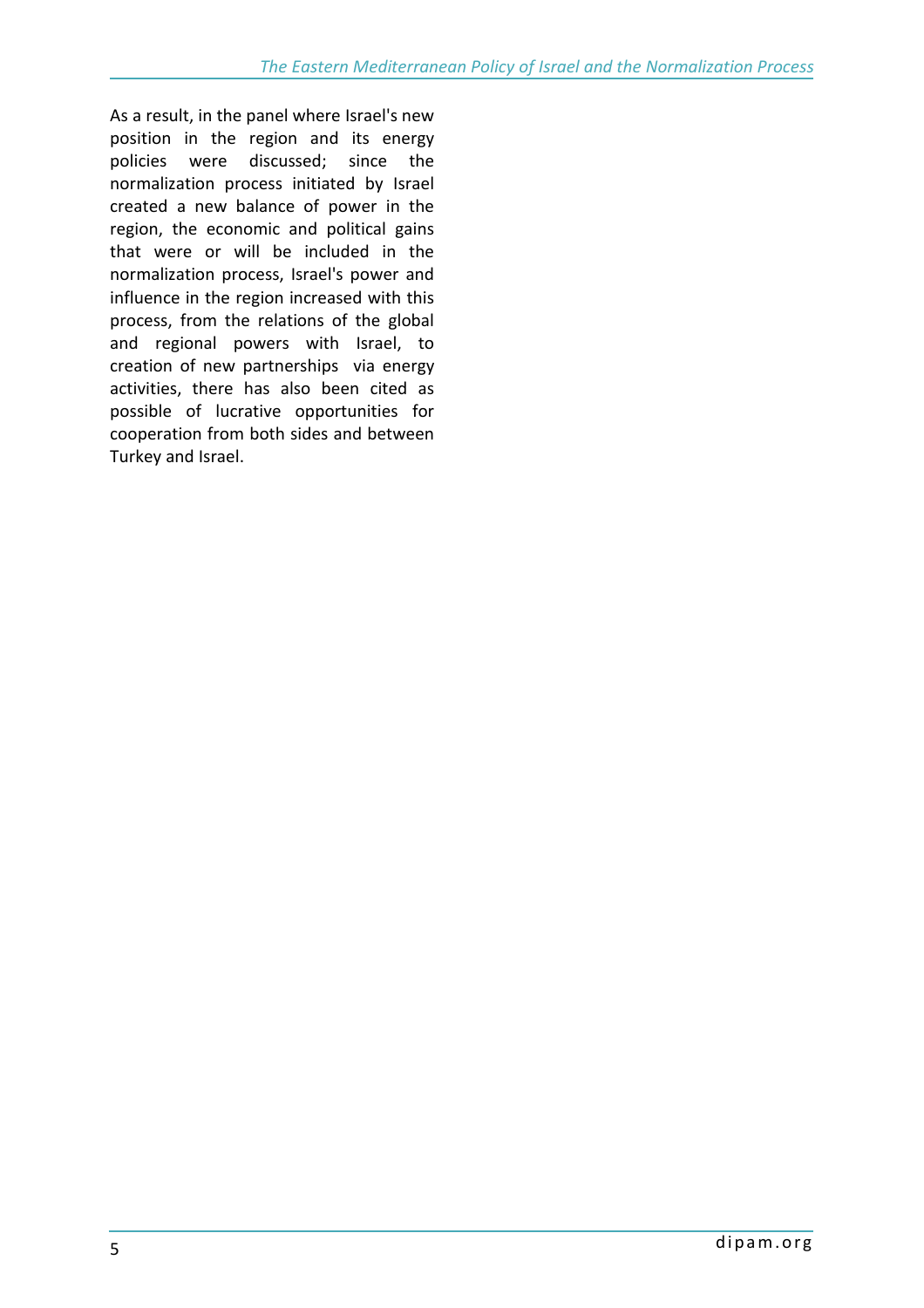

## **ABOUT DISCUSSANTS**

**Dr. Ceyhun ÇİÇEKÇİ,** is a lecturer at Bandırma Onyedi Eylül University. He completed his undergraduate, graduate, and doctoral studies in the profession of International Relations. At the international level, he has been a writer/consultant/speaker at think tanks such as The Institute for National Security Studies (INSS), Moshe Dayan Center for Middle Eastern and African Studies (MDC), The Israeli Institute for Regional Foreign Policies (MITVIM). At the national level, He has worked for many national think tanks and news agencies.

**Jason EPSTEIN,** is a consultant with more than a quarter-century of professional experience in government relations, media affairs, and cultural outreach. He founded Southfive Strategies, LLC in November 2002, a consultancy providing clients access to members of the executive branch, congressional leaders, important media organizations, business leaders, think tanks, and human rights organizations. Clients have included the Turkish Embassy in Washington, Turkish Republic of Northern Cyprus' Washington office, Muslim World League in Mecca, Azerbaijan Diplomatic Academy in Baku, Bahcesehir University in Istanbul, World Jewish Restitution Organization in Jerusalem, American Cinema Foundation in Los Angeles, and The Israel Project in Washington.

**Prof. Dr. Ahmet Kasım HAN,** received an undergraduate, graduate,

doctorate, and post-doctoral degrees in economics, international relations, strategy, finance, and negotiation strategies at Istanbul, Boğaziçi, Koç, and Harvard Universities. He is a lecturer at Altınbaş University Faculty of Economics, Administrative and Social Sciences, Department of International Relations in Istanbul.